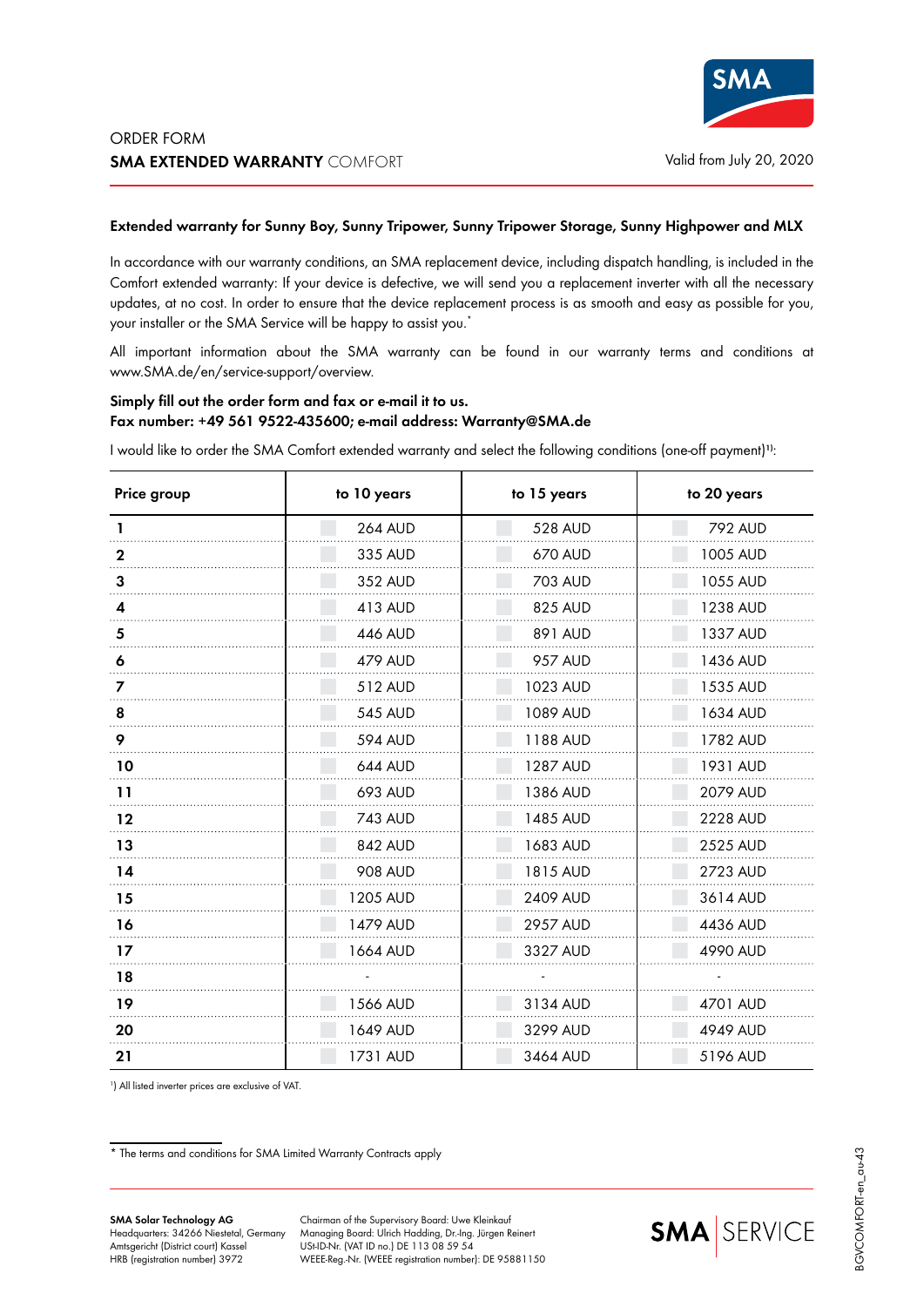

## ORDER FORM **SMA EXTENDED WARRANTY** COMFORT

| Price group | Device type                                                                                                                                                                                                                                                            |
|-------------|------------------------------------------------------------------------------------------------------------------------------------------------------------------------------------------------------------------------------------------------------------------------|
| 1           | SB1.5-1VL-40, SB 2000HF-30, SB2.0-1VL-40, SB 2100TL, SB 2500, SB2.5-1VL-40, SB 2500HF-<br>30, SB 2500TLST-21                                                                                                                                                           |
| 2           | SB 3000, SB3.0-1AV-40*, SB3.0-1AV-41*, SB 3000HF-30, SB 3000TL-20, SB 3000TL-21,<br>STP3.0-3AV-40*, SB 3300, SB 3300-11, SB 3500TL-JP-22**, SB 3500TL-JP-22-MP**,<br>SB3.6-1AV-40*, SB3.6-1AV-41*, SB 3600TL-20, SB 3600TL-21, SB 3600SE-10***, SB 3800,<br>SB 3800-11 |
| 3           | SB4.0-1AV-40*, SB4.0-1AV-41*, SB 4000TL-20, SB 4000TL-21, STP4.0-3AV-40*,<br>SB 4500TL-JP-22**, SB 4500TL-JP-22-MP**                                                                                                                                                   |
| 4           | SB5.0-1AV-40*, SB5.0-1AV-41*, SB5.5-LV-JP-41** SB 5000TL-20, SB 5000TL-21, SB 5000SE-<br>10***, SB 5400TL-JP-22-MP**, STP5.0-3AV-40*, STP 5000TL-20                                                                                                                    |
| 5           | SB 6000TL-21, SB6.0-1AV-41*, STP 6000TL-20, STP6.0-3AV-40*                                                                                                                                                                                                             |
| 6           | STP 7000TL-20                                                                                                                                                                                                                                                          |
| 7           | STP 8000TL-20, STP8.0-3AV-40*                                                                                                                                                                                                                                          |
| 8           | STP 9000TL-20                                                                                                                                                                                                                                                          |
| 9           | STP 10000TL-20, STP 10000TLEE-JP-10, STP 10000TLEE-JP-11, STP10.0-3AV-40*                                                                                                                                                                                              |
| 10          | STP 12000TL-20                                                                                                                                                                                                                                                         |
| 11          | STP 15000TL-30                                                                                                                                                                                                                                                         |
| 12          |                                                                                                                                                                                                                                                                        |
| 13          | STP 20000TL-30, STP 20000TLEE-JP-11                                                                                                                                                                                                                                    |
| 14          | STP 24500TL-JP-30, STP 25000TL-30, STP 25000TL-JP-30                                                                                                                                                                                                                   |
| 15          | 03-50-1000-1-40 (STP 50-40), 03-50-1000-3-40 (STP 50-JP-40)                                                                                                                                                                                                            |
| 16          | STP 60-10, STP 60-JP-10, 139F5003 (MLX 60)                                                                                                                                                                                                                             |
| 17          | SHP 75-10                                                                                                                                                                                                                                                              |
| 19          | STPS60-10, 3-100-1000-1-20 (SHP 100-20), 3-100-1000-3-20 (SHP100-JP-20)                                                                                                                                                                                                |
| 20          | 3-125-1500-2-20 (SHP 125-US-20), STP 110-60                                                                                                                                                                                                                            |
| 21          | 3-150-1500-1-20 (SHP 150-20), 3-150-1500-2-20 (SHP 150-US-20), 3-143-1500-3-20 (SHP<br>$143-JP-20$                                                                                                                                                                     |

The factory warranty for the SBx.x-1AV-40 and STPx.x-3AV-40 is 5 years. This can be extended by a maximum of 10 years to 15 years.

The factory warranty for the SBxx00TL-JP-22/-MP is 10 years. This can be extended by a maximum of 10 years to 20 years.

\*\*\* The extended warranty for the SB xx00SE-10 refers exclusively to the inverter (the corresponding battery is not a part of this extended warranty).

The sale of extended warranties is limited to the above listed device types (the above mentioned device types ending with -BS, -IT and -Kxx are excluded from the limitation).

SMA reserves the right to add or remove device types to or from the overview list at any time.

The warranty can only be extended during an existing valid warranty period.

The total duration of the factory warranty period and the warranty extension may not exceed 20 years.

Chairman of the Supervisory Board: Uwe Kleinkauf Managing Board: Ulrich Hadding, Dr.-Ing. Jürgen Reinert USt-ID-Nr. (VAT ID no.) DE 113 08 59 54 WEEE-Reg.-Nr. (WEEE registration number): DE 95881150